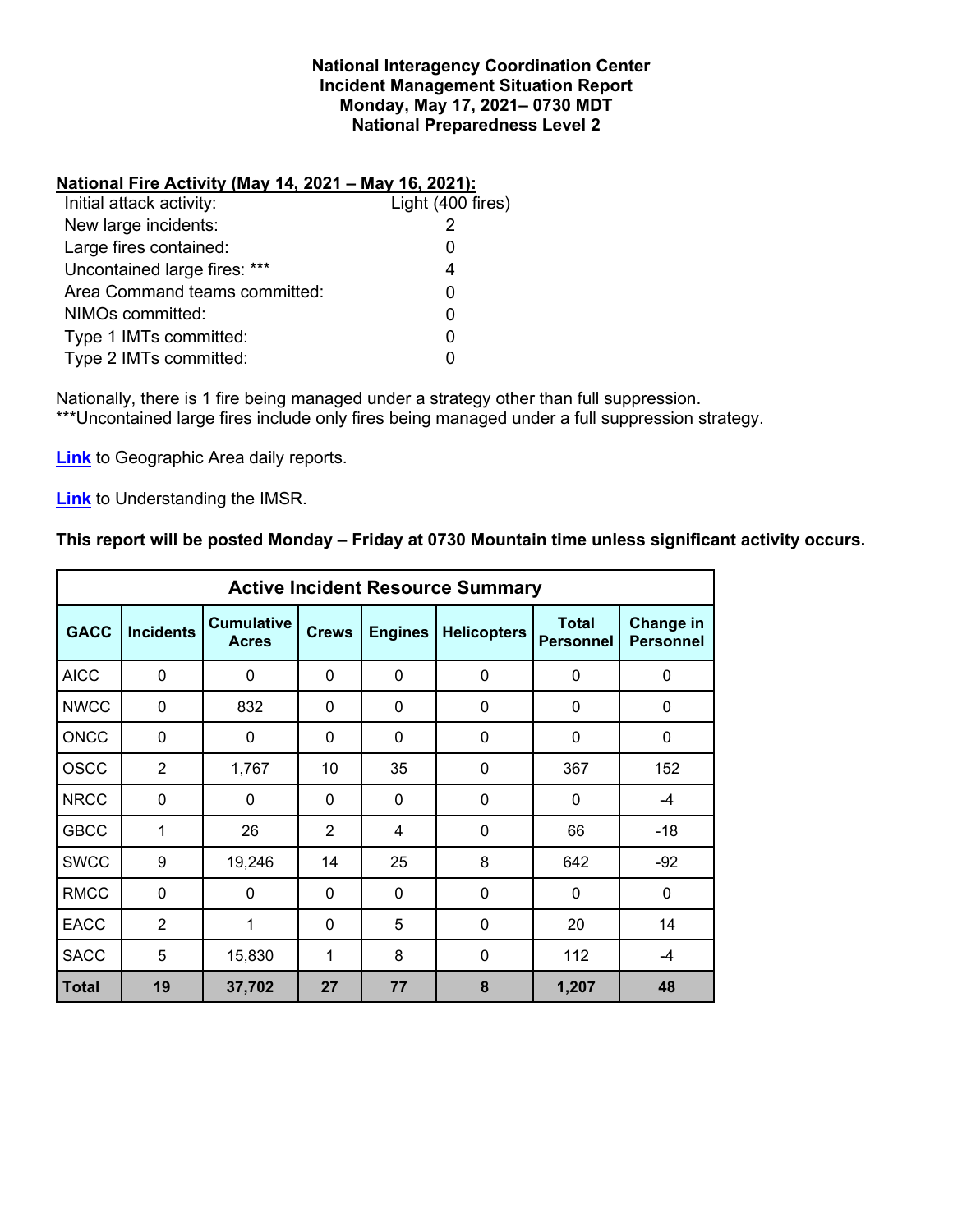| Southwest Area (PL 3)    |    |  |  |  |  |  |
|--------------------------|----|--|--|--|--|--|
| New fires:               | 77 |  |  |  |  |  |
| New large incidents:     |    |  |  |  |  |  |
| Uncontained large fires: |    |  |  |  |  |  |

**Tussock**, Phoenix District Office, BLM. Transfer of command from IMT 1 (SW Team 2) back to the local unit will occur today. Eight miles southwest of Crown King, AZ. Short grass, chaparral and brush. Minimal fire behavior with smoldering. Infrastructure and numerous structures threatened. Area and road closures in effect.

**Three Rivers**, Lincoln NF, USFS. Twelve miles northwest of Ruidoso, NM. Short grass and timber. Minimal fire behavior with smoldering. Numerous structures threatened. Area and trail closures in effect.

**\* Doagy**, Gila NF, USFS. Forty-five miles northeast of Silver City, NM. Timber and short grass. Moderate fire behavior with flanking, isolated torching and wind-driven runs. Last narrative report unless significant activity occurs.

| Incident Name                                                                                            | Unit          | Size  |        | $\%$ | Ctn/ | Est  | Personnel |        | <b>Resources</b> |     |      | <b>Strc</b> | \$\$       | Origin     |
|----------------------------------------------------------------------------------------------------------|---------------|-------|--------|------|------|------|-----------|--------|------------------|-----|------|-------------|------------|------------|
|                                                                                                          |               | Acres | Chge   |      | Comp |      | Total     | Chge   | Crw              | Ena | Heli | Lost        | <b>CTD</b> | Own        |
| Tussock                                                                                                  | AZ-PHD        | 5.546 | 29     | 91   | Ctn  | 5/20 | 329       | $-154$ | 6                |     | 6    |             | 6.1M       | <b>BLM</b> |
| <b>Three Rivers</b>                                                                                      | <b>NM-LNF</b> | 6.271 | $-769$ | 78   | Ctn  | 7/4  | 25        | -9     |                  | っ   |      |             | 4.2M       | FS         |
| Large Fires Being Managed with a Strategy Other Than Full Suppression Without a Type 1 or 2 IMT Assigned |               |       |        |      |      |      |           |        |                  |     |      |             |            |            |
| * Doagy                                                                                                  | NM-GNF        | 000.  | $---$  | 0    | Comp | 5/29 | 30        |        |                  | 4   |      |             | 35K        | FS         |

### **Southern California Area (PL 2)**

| New fires:               |  |
|--------------------------|--|
| New large incidents:     |  |
| Uncontained large fires: |  |

**\* Palisades**, Los Angeles Fire Department. Six miles northwest of Santa Monica, CA. Brush and chaparral. Active fire behavior with uphill runs and spotting. Numerous structures threatened. Evacuations, area, road and trail closures in effect.

**Pine**, Los Angeles Fire Department. Thirty miles southeast of Palmdale, CA. Brush and grass. Minimal fire behavior.

| <b>Incident Name</b> | Unit   |       | Size  | $\frac{0}{0}$ | Ctn/ | Est  | Personnel |        | <b>Resources</b> |     |      | \$\$<br><b>Strc</b> |      | Origin      |
|----------------------|--------|-------|-------|---------------|------|------|-----------|--------|------------------|-----|------|---------------------|------|-------------|
|                      |        | Acres | Chge  |               | Comp |      | Total     | Chge   | Crw              | Eng | Heli | Lost                | CTD  | Own         |
| * Palisades          | CA-LFD | ,325  | $---$ |               | Ctn  | 5/22 | 339       | $---$  | 10               | 26  |      |                     | 757K | <b>CNTY</b> |
| Pine                 | CA-LAC | 442   | -8    | 95            | Ctn  | 5/18 | 28        | $-187$ |                  |     |      |                     | 2.2M | <b>CNTY</b> |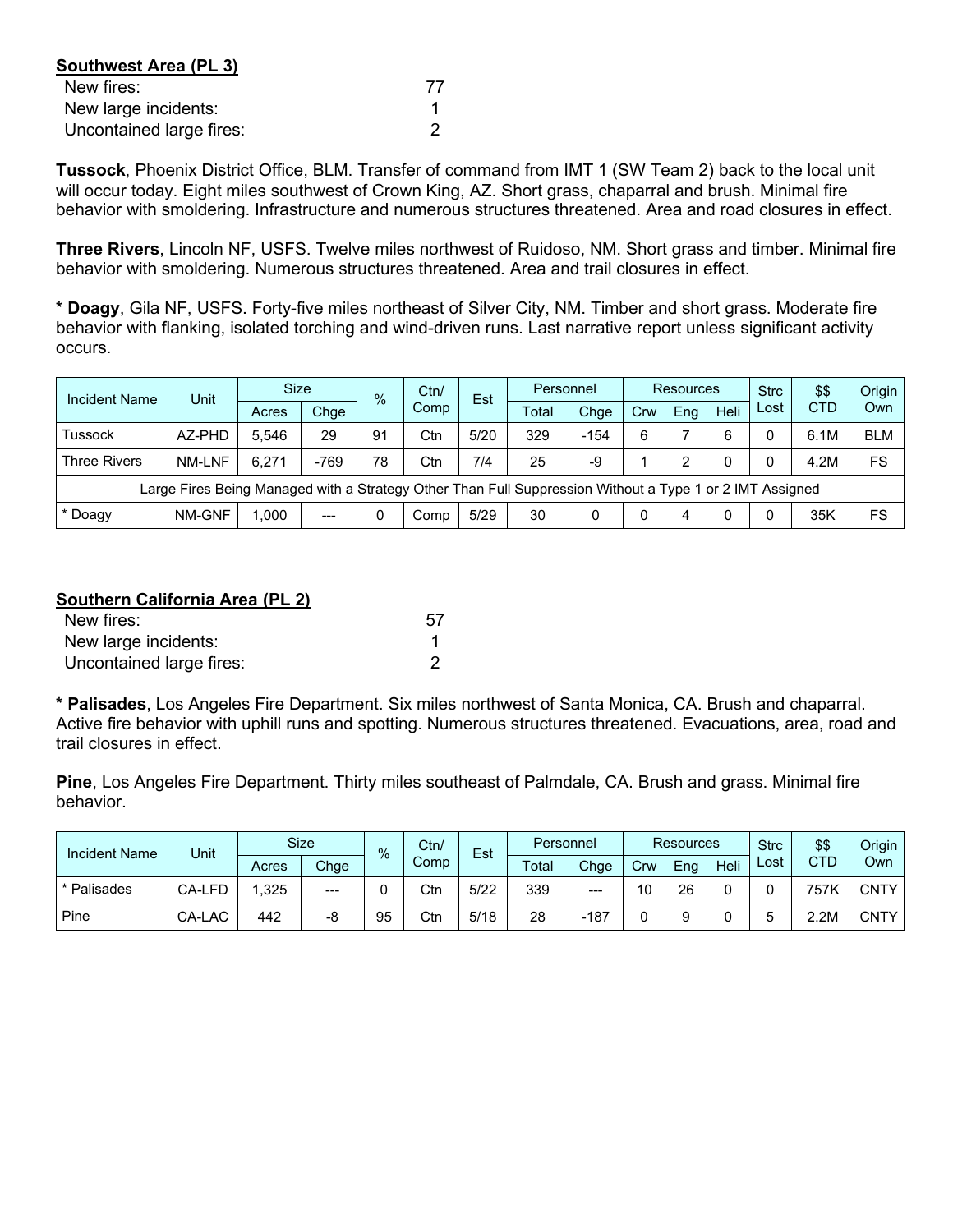**Fires and Acres May 14, 2021 – May 16, 2021 (by Protection):**

| Area                     |              | <b>BIA</b>              | <b>BLM</b>     | <b>FWS</b>   | <b>NPS</b>              | ST/OT          | <b>USFS</b>             | <b>TOTAL</b>            |
|--------------------------|--------------|-------------------------|----------------|--------------|-------------------------|----------------|-------------------------|-------------------------|
|                          | <b>FIRES</b> | 0                       | $\mathbf 0$    | 0            | $\mathbf 0$             | $\overline{4}$ | $\mathbf 0$             | 4                       |
| Alaska Area              | <b>ACRES</b> | $\pmb{0}$               | $\pmb{0}$      | $\pmb{0}$    | $\pmb{0}$               | $\overline{7}$ | $\pmb{0}$               | $\overline{7}$          |
| Northwest Area           | <b>FIRES</b> | $\pmb{0}$               | $\mathbf{1}$   | $\mathbf 0$  | $\mathbf 0$             | 5              | $\overline{4}$          | 10                      |
|                          | <b>ACRES</b> | $\pmb{0}$               | $\pmb{0}$      | $\bf 0$      | $\pmb{0}$               | $\overline{4}$ | $\bf 8$                 | 12                      |
| Northern California Area | <b>FIRES</b> | $\pmb{0}$               | $\overline{7}$ | $\mathbf 0$  | $\mathbf{1}$            | 72             | 24                      | 104                     |
|                          | <b>ACRES</b> | $\pmb{0}$               | $\mathbf 0$    | $\mathbf 0$  | $\mathbf 0$             | 26             | 25                      | 51                      |
| Southern California Area | <b>FIRES</b> | $\pmb{0}$               | $\mathbf{1}$   | $\mathbf 0$  | $\mathbf 0$             | 51             | 5                       | 57                      |
|                          | <b>ACRES</b> | $\pmb{0}$               | $\overline{5}$ | $\mathbf 0$  | $\mathbf 0$             | 175            | $\pmb{0}$               | 180                     |
| Northern Rockies Area    | <b>FIRES</b> | $\mathbf{1}$            | $\mathbf 0$    | $\mathbf 0$  | 0                       | $\overline{2}$ | $\overline{2}$          | 5                       |
|                          | <b>ACRES</b> | 3                       | $\mathbf 0$    | $\mathbf 0$  | $\mathbf 0$             | $\mathbf{1}$   | $\overline{2}$          | $6\phantom{a}$          |
| Great Basin Area         | <b>FIRES</b> | $\pmb{0}$               | 5              | $\pmb{0}$    | $\mathbf 0$             | $6\phantom{1}$ | $\overline{2}$          | 13                      |
|                          | <b>ACRES</b> | $\pmb{0}$               | $\bf 8$        | $\mathbf{0}$ | $\mathbf 0$             | $\,6$          | 33                      | 47                      |
| Southwest Area           | <b>FIRES</b> | 43                      | $\mathbf{1}$   | $\pmb{0}$    | $\pmb{0}$               | $\overline{2}$ | 31                      | 77                      |
|                          | <b>ACRES</b> | 400                     | $\mathbf 0$    | $\mathbf 0$  | $\pmb{0}$               | $\mathbf{1}$   | 1,946                   | 2,347                   |
| Rocky Mountain Area      | <b>FIRES</b> | $\overline{2}$          | $\mathbf{1}$   | $\mathbf 0$  | $\mathbf{1}$            | $\mathbf{1}$   | 1                       | 6                       |
|                          | <b>ACRES</b> | $\overline{2}$          | $\pmb{0}$      | $\pmb{0}$    | $\overline{2}$          | $\mathbf 0$    | $\pmb{0}$               | $\overline{\mathbf{4}}$ |
| Eastern Area             | <b>FIRES</b> | $\overline{7}$          | $\pmb{0}$      | 3            | $\mathbf{1}$            | 52             | $\overline{\mathbf{4}}$ | 67                      |
|                          | <b>ACRES</b> | $\overline{\mathbf{4}}$ | $\mathbf 0$    | $\pmb{0}$    | $\overline{\mathbf{4}}$ | 367            | 79                      | 454                     |
| Southern Area            | <b>FIRES</b> | $\mathbf 0$             | $\mathbf 0$    | $\mathbf 0$  | $\mathbf 0$             | 54             | 3                       | 57                      |
|                          | <b>ACRES</b> | $\pmb{0}$               | $\pmb{0}$      | $\bf 0$      | $\pmb{0}$               | 232            | $\mathbf{1}$            | 233                     |
| <b>TOTAL FIRES:</b>      |              | 53                      | 16             | $\mathbf 3$  | $\mathbf{3}$            | 249            | 76                      | 400                     |
| <b>TOTAL ACRES:</b>      |              | 409                     | 13             | 0            | 6                       | 819            | 2,094                   | 3,341                   |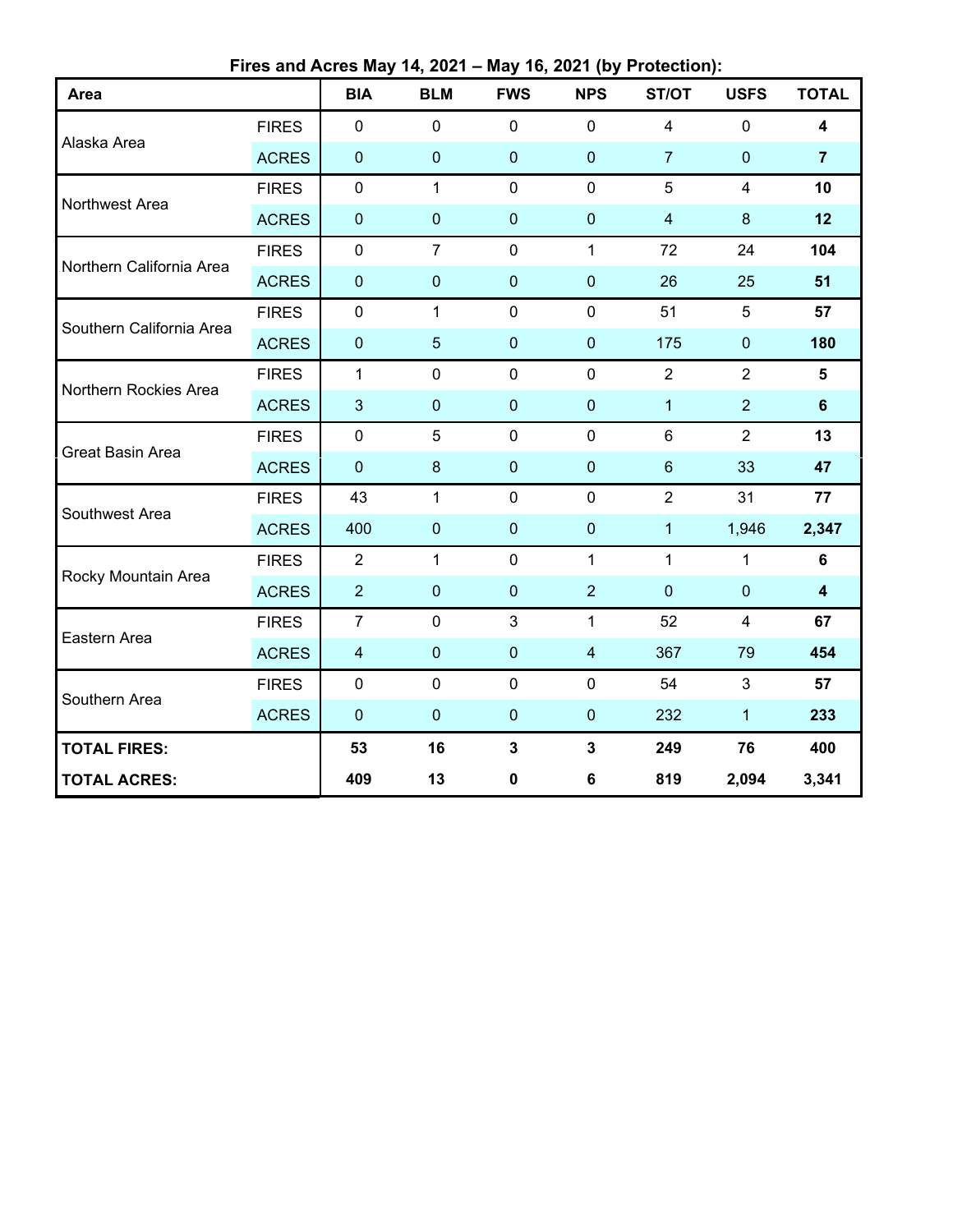**Fires and Acres Year-to-Date (by Protection):**

| Area                     |              | <b>BIA</b>       | <b>BLM</b>     | <b>FWS</b>       | <b>NPS</b>     | ST/OT   | <b>USFS</b> | <b>TOTAL</b> |
|--------------------------|--------------|------------------|----------------|------------------|----------------|---------|-------------|--------------|
| Alaska Area              | <b>FIRES</b> | $\mathbf 0$      | $\overline{7}$ | 0                | $\mathbf 0$    | 57      | 6           | 70           |
|                          | <b>ACRES</b> | $\boldsymbol{0}$ | $\mathbf 0$    | $\pmb{0}$        | $\pmb{0}$      | 46      | 3           | 49           |
| Northwest Area           | <b>FIRES</b> | 43               | 39             | 6                | $\mathbf 0$    | 413     | 34          | 535          |
|                          | <b>ACRES</b> | 200              | 169            | $\boldsymbol{9}$ | $\pmb{0}$      | 2,555   | 1,467       | 4,401        |
| Northern California Area | <b>FIRES</b> | $\overline{2}$   | $\overline{7}$ | 0                | $\mathbf{1}$   | 914     | 108         | 1,032        |
|                          | <b>ACRES</b> | $\overline{2}$   | $\mathbf 0$    | $\mathbf 0$      | $\pmb{0}$      | 2,712   | 214         | 2,929        |
| Southern California Area | <b>FIRES</b> | $\,6$            | 39             | 1                | 4              | 1,208   | 134         | 1,392        |
|                          | <b>ACRES</b> | 25               | 2,939          | 1                | $\overline{7}$ | 8,019   | 1,405       | 12,396       |
| Northern Rockies Area    | <b>FIRES</b> | 575              | 8              | $\overline{2}$   | 1              | 328     | 94          | 1,008        |
|                          | <b>ACRES</b> | 31,676           | 61             | 35               | 20             | 11,535  | 19,373      | 62,700       |
| <b>Great Basin Area</b>  | <b>FIRES</b> | 11               | 119            | $\mathbf{1}$     | $\overline{4}$ | 192     | 32          | 359          |
|                          | <b>ACRES</b> | 2,301            | 7,407          | $\overline{0}$   | $\overline{4}$ | 5,936   | 174         | 15,823       |
| Southwest Area           | <b>FIRES</b> | 247              | 63             | 5                | 8              | 194     | 210         | 727          |
|                          | <b>ACRES</b> | 11,252           | 7,643          | $\mathbf 0$      | 1,354          | 8,889   | 14,470      | 43,609       |
| Rocky Mountain Area      | <b>FIRES</b> | 61               | 18             | $\overline{4}$   | $\overline{4}$ | 130     | 27          | 244          |
|                          | <b>ACRES</b> | 2,141            | 37             | 1,256            | 307            | 70,542  | 2,775       | 77,059       |
| Eastern Area             | <b>FIRES</b> | 339              | $\pmb{0}$      | 18               | 9              | 5,053   | 277         | 5,696        |
|                          | <b>ACRES</b> | 12,318           | $\pmb{0}$      | 13,273           | 536            | 21,820  | 14,671      | 62,618       |
| Southern Area            | <b>FIRES</b> | 369              | $\pmb{0}$      | 46               | 26             | 9,692   | 327         | 10,460       |
|                          | <b>ACRES</b> | 28,682           | $\pmb{0}$      | 10,338           | 6,298          | 200,344 | 25,460      | 271,124      |
| <b>TOTAL FIRES:</b>      |              | 1,653            | 300            | 83               | 57             | 18,181  | 1,249       | 21,523       |
| <b>TOTAL ACRES:</b>      |              | 88,597           | 18,257         | 24,913           | 8,526          | 332,400 | 80,015      | 552,711      |

| Ten Year Average Fires $(2011 - 2020$ as of today) | 19.357  |
|----------------------------------------------------|---------|
| Ten Year Average Acres (2011 – 2020 as of today)   | 964,821 |

**\*\*\*Changes in some agency YTD acres reflect more accurate mapping or reporting adjustments.** \*\*\*Additional wildfire information is available through the Geographic Areas at **<https://gacc.nifc.gov/>**

**Predictive Services Discussion:** The upper-level trough over the Southwest will weaken, broaden, and begin to slow as it reaches the Rockies while another upper-level trough will begin moving into the Pacific Northwest today and tonight. Thunderstorms remain possible over the southern Sierra and across portions of the Great Basin while extending into the northern half of the Southwest. Dry and breezy conditions will develop across far southeast Arizona and southern New Mexico into southwest Texas behind a dryline. Another round of severe weather is expected over the southern Plains with heavy rain also possible. Dry and breezy conditions are likely across portions of the northern Plains with scattered showers over the interior of Alaska.